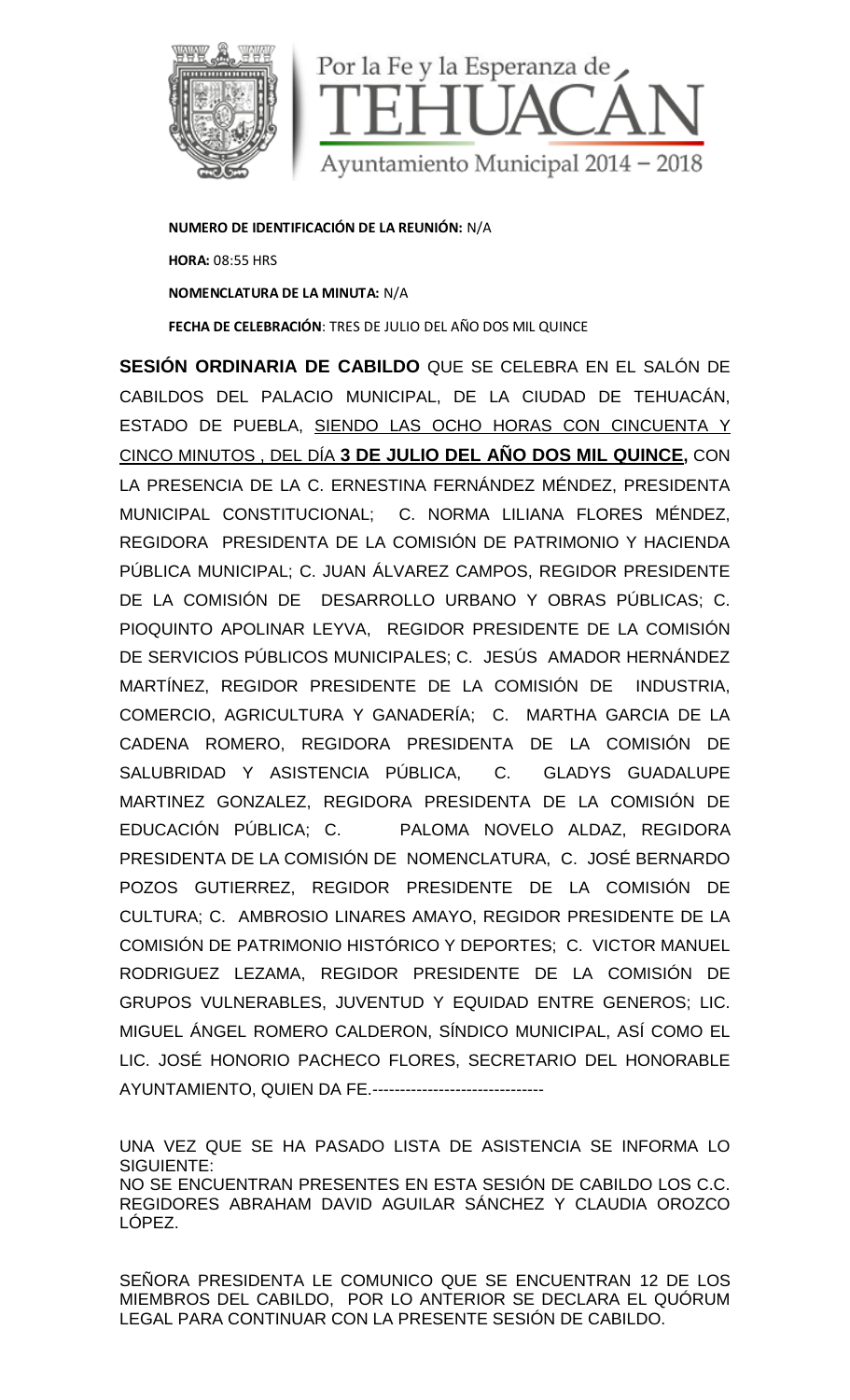EL LIC. JOSÉ HONORIO PACHECO FLORES, PROCEDE A DAR LECTURA AL ORDEN DEL DÍA, MISMA QUE CONTIENE LOS SIGUIENTES PUNTOS:

**1.- APERTURA DE LA SESIÓN 2.- LISTA DE ASISTENCIA 3.- DECLARATORIA DEL QUÓRUM 4.- LECTURA DEL ACTA ANTERIOR**

**5.- COMISIÓN DE CULTURA.**

> ANÁLISIS, DISCUSIÓN Y EN SU CASO APROBACIÓN DEL DICTAMEN QUE CONTIENE: APROBACIÓN DE LA REALIZACIÓN DEL **FESTIVAL CULTURAL DE LA MILPA Y EL MAÍZ**, ASÍ COMO EL PRESUPUESTO PARA EL MISMO, EN SU PRIMERA EDICIÓN.

### **6.- ASUNTOS GENERALES.**

#### **CLAUSURA.**

EL LIC. JOSÉ HONORIO PACHECO FLORES, DA CUENTA AL CABILDO DEL MEMORANDUM NUM. 06/2015, DEL REGIDOR LIC. ABRAHAM DAVID AGUILAR SÁNCHEZ, FIRMADO POR AUSENCIA, QUIEN POR ESTE MEDIO JUSTIFICA SU INASISTENCIA A ESTA SESIÓN DE CABILDO, ESTO POR CUESTIONES PERSONALES.

DE IGUAL FORMA LA LIC. CLAUDIA OROZCO LÓPEZ, MEDIANTE MEMORANDUM REG. ECO. 038/2015, COMUNICA QUE POR MOTIVOS PERSONALES TIENE LA NECESIDAD DE ESTAR EN LA CIUDAD DE PUEBLA EL DÍA DE HOY, RAZÓN POR LA CUAL LE ES IMPOSIBLE ACUDIR A LA SESIÓN DE CABILDO.

# **EL CABILDO SE DA POR ENTERADO.**

**COMISIÓN DE CULTURA.-** ANÁLISIS, DISCUSIÓN Y EN SU CASO APROBACIÓN DEL DICTAMEN QUE CONTIENE: APROBACIÓN DE LA REALIZACIÓN DEL **FESTIVAL CULTURAL DE LA MILPA Y EL MAÍZ**, ASÍ COMO EL PRESUPUESTO PARA EL MISMO, EN SU PRIMERA EDICIÓN.

SEÑOR REGIDOR TIENE USTED EL USO DE LA PALABRA.

EL REGIDOR JOSÉ BERNARDO POZOS GUTIÉRREZ, PROCEDE A DAR LECTURA AL DICTAMEN CORRESPONDIENTE MISMO QUE A LA LETRA DICE:

## **"… HONORABLE AYUNTAMIENTO DE TEHUACAN, PUEBLA.**

LOS QUE SUSCRIBIMOS **JOSÉ BERNARDO POZOS GUTIÉRREZ, PALOMA NOVELO ALDAZ, VÍCTOR MANUEL RODRÍGUEZ LEZAMA, AMBROSIO LINARES AMAYO Y MARTHA GARCÍA DE LA CADENA ROMERO**, INTEGRANTES DE LA COMISIÓN DE CULTURADE ESTE HONORABLE AYUNTAMIENTO DE TEHUACÁN, POR EL PERIODO 2014 -2018, EN EJERCICIO DE LAS FACULTADES QUE NOS CONFIEREN LOS ARTÍCULOS 90, 91 FRACCIONES III, XLVI, XLIX, LXI Y DEMÁS RELATIVOS Y APLICABLES DE LA LEY ORGÁNICA MUNICIPAL, SOMETEMOS A SU APROBACIÓN EL DICTAMEN QUE CONTIENE: APROBACIÓN DE LA REALIZACIÓN DEL FESTIVAL CULTURAL DE LA MILPA Y EL MAÍZ, ASÍ COMO EL PRESUPUESTO PARA EL MISMO, EN SU PRIMERA EDICIÓNCON BASE EN LOS SIGUIENTES: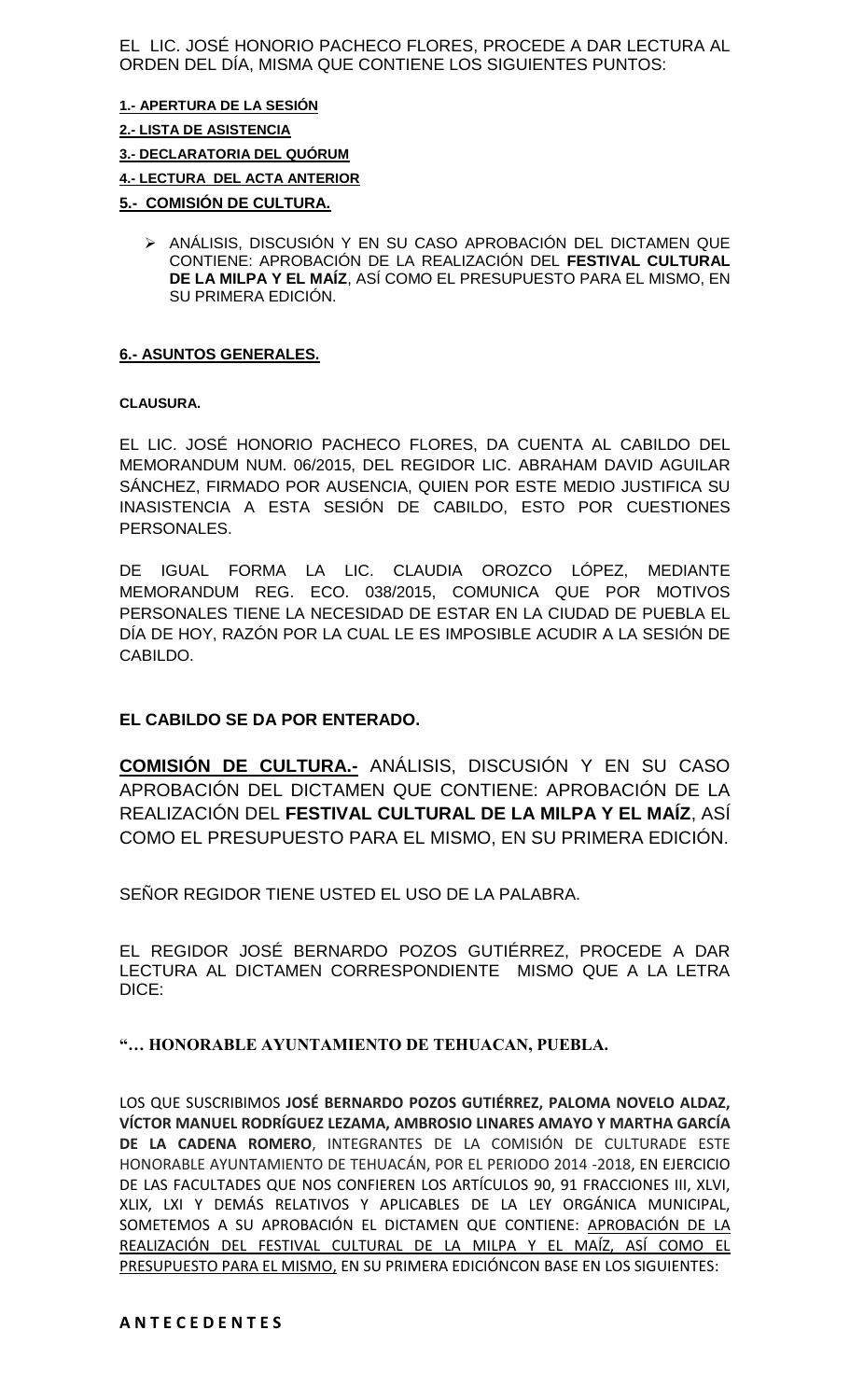I.-QUE EN TÉRMINOS DE LO DISPUESTO POR EL ARTÍCULO 115 FRACCIONES I, PRIMER PÁRRAFO, II Y IV DE LA CONSTITUCIÓN POLÍTICA DE LOS ESTADOS UNIDOS MEXICANOS, DETERMINA QUE CADA MUNICIPIO SERÁ GOBERNADO POR UN AYUNTAMIENTO DE ELECCIÓN POPULAR DIRECTA, INTEGRADO POR UN PRESIDENTE MUNICIPAL Y EL NÚMERO DE REGIDORES Y SÍNDICOS QUE LA LEY DETERMINE. LA COMPETENCIA QUE ESTA CONSTITUCIÓN OTORGA AL GOBIERNO MUNICIPAL SE EJERCERÁ POR EL AYUNTAMIENTO DE MANERA EXCLUSIVA Y NO HABRÁ AUTORIDAD INTERMEDIA ALGUNA ENTRE ÉSTE Y EL GOBIERNO DEL ESTADO, ASIMISMO ESTABLECE QUE LOS AYUNTAMIENTOS TENDRÁN FACULTADES PARA APROBAR, DE ACUERDO CON LAS LEYES EN MATERIA MUNICIPAL QUE DEBERÁN EXPEDIR LAS LEGISLATURAS DE LOS ESTADOS, LOS BANDOS DE POLICÍA Y GOBIERNO, LOS REGLAMENTOS, CIRCULARES Y DISPOSICIONES ADMINISTRATIVAS DE OBSERVANCIA GENERAL DENTRO DE SUS RESPECTIVAS JURISDICCIONES, QUE ORGANICEN LA ADMINISTRACIÓN PÚBLICA MUNICIPAL, REGULEN LAS MATERIAS, PROCEDIMIENTOS, FUNCIONES Y SERVICIOS PÚBLICOS DE SU COMPETENCIA Y ASEGUREN LA PARTICIPACIÓN CIUDADANA Y VECINAL;EL OBJETO DE LAS LEYES A QUE SE REFIERE EL PÁRRAFO ANTERIOR SERÁ ESTABLECER: A) LAS BASES GENERALES DE LA ADMINISTRACIÓN PÚBLICA MUNICIPAL Y DEL PROCEDIMIENTO ADMINISTRATIVO, INCLUYENDO LOS MEDIOS DE IMPUGNACIÓN Y LOS ÓRGANOS PARA DIRIMIR LAS CONTROVERSIAS ENTRE DICHA ADMINISTRACIÓN Y LOS PARTICULARES, CON SUJECIÓN A LOS PRINCIPIOS DE IGUALDAD, PUBLICIDAD, AUDIENCIA Y LEGALIDAD;

QUE LA CONSTITUCIÓN ESTABLECE TAMBIÉN EN SU ARTÍCULO 115 FRACCIÓN IV. LOS MUNICIPIOS ADMINISTRARÁN LIBREMENTE SU HACIENDA, LA CUAL SE FORMARÁ DE LOS RENDIMIENTOS DE LOS BIENES QUE LES PERTENEZCAN, ASÍ COMO DE LAS CONTRIBUCIONES Y OTROS INGRESOS QUE LAS LEGISLATURAS ESTABLEZCAN A SU FAVOR, Y EN TODO CASO:

C) LOS INGRESOS DERIVADOS DE LA PRESTACIÓN DE SERVICIOS PÚBLICOS A SU CARGO. CUARTO PÁRRAFO QUE DICE: LOS RECURSOS QUE INTEGRAN LA HACIENDA MUNICIPAL SERÁN EJERCIDOS EN FORMA DIRECTA POR LOS AYUNTAMIENTOS, O BIEN, POR QUIEN ELLOS AUTORICEN, CONFORME A LA LEY;

II.- QUELA FRACCIÓN III DEL ARTÍCULO 105 DE LA CONSTITUCIÓN POLÍTICA DEL ESTADO LIBRE Y SOBERANO DE PUEBLA QUE MENCIONA:III.-LOS AYUNTAMIENTOS TENDRÁN FACULTADES PARA EXPEDIR DE ACUERDO CON LAS LEYES EN MATERIA MUNICIPAL QUE EMITA EL CONGRESO DEL ESTADO, LOS BANDOS DE POLICÍA Y GOBIERNO, LOS REGLAMENTOS, CIRCULARES Y DISPOSICIONES ADMINISTRATIVAS DE OBSERVANCIA GENERAL DENTRO DE SUS RESPECTIVAS JURISDICCIONES, QUE ORGANICEN LA ADMINISTRACIÓN PÚBLICA MUNICIPAL, REGULEN LAS MATERIAS, PROCEDIMIENTOS, FUNCIONES Y SERVICIOS PÚBLICOS DE SU COMPETENCIA Y ASEGUREN LA PARTICIPACIÓN CIUDADANA Y VECINAL.

III.- QUE EL PREÁMBULO DE LA CONVENCIÓN SOBRE LA PROTECCIÓN Y PROMOCIÓN DE LA DIVERSIDAD DE LAS EXPRESIONES CULTURALES ESTABLECE QUE:

AFIRMANDO QUE LA DIVERSIDAD CULTURAL ES UNA CARACTERÍSTICA ESENCIAL DE LA HUMANIDAD, CONSCIENTE DE QUE LA DIVERSIDAD CULTURAL CONSTITUYE UN PATRIMONIO COMÚN DE LA HUMANIDAD QUE DEBE VALORARSE Y PRESERVARSE EN PROVECHO DE TODOS, CONSCIENTE DE QUE LA DIVERSIDAD CULTURAL CREA UN MUNDO RICO Y VARIADO QUE ACRECIENTA LA GAMA DE POSIBILIDADES Y NUTRE LAS CAPACIDADES Y LOS VALORES HUMANOS, Y CONSTITUYE, POR LO TANTO, UNO DE LOS PRINCIPALES MOTORES DEL DESARROLLO SOSTENIBLE DE LAS COMUNIDADES, LOS PUEBLOS Y LAS NACIONES, RECORDANDO QUE LA DIVERSIDAD CULTURAL, TAL Y COMO PROSPERA EN UN MARCO DE DEMOCRACIA, TOLERANCIA, JUSTICIA SOCIAL Y RESPETO MUTUO ENTRE LOS PUEBLOS Y LAS CULTURAS, ES INDISPENSABLE PARA LA PAZ Y LA SEGURIDAD EN EL PLANO LOCAL, NACIONAL E INTERNACIONAL,

IV.- QUE LA CULTURA CONTRIBUYE AL PROCESO DE FORMACIÓN DE UNA SOCIEDAD MÁS SANA, ÍNTEGRA Y CONSCIENTE DE SU PASADO, PRESENTE Y FUTURO, QUE ADEMÁS SE COMPROMETE A GENERAR MEDIOS PARA QUE EL SER HUMANO TENGA OPORTUNIDADES DE REFLEXIONAR, PROGRESAR; ERRADICANDO LA VIOLENCIA COMO UNA FORMA DE ATRAER LA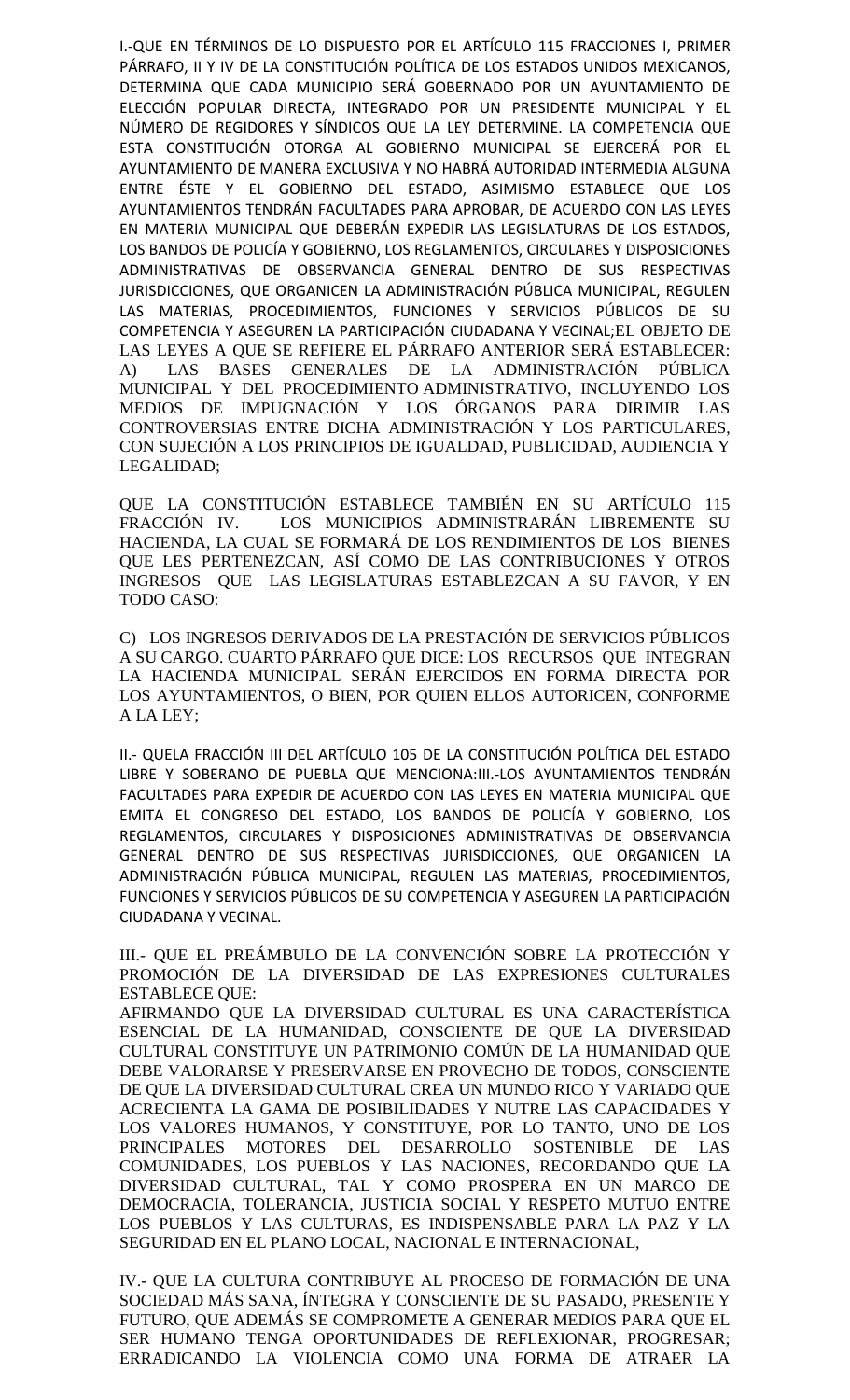ATENCIÓN Y PONIENDO A LAS DIVERSAS FORMAS DE EXPRESIÓN CULTURAL PARA FOMENTAR EL DIÁLOGO ENTRE CULTURAS A FIN DE GARANTIZAR INTERCAMBIOS CULTURALES MÁS AMPLIOS Y EQUILIBRADOS EN EL MUNDO EN PRO DEL RESPETO INTERCULTURAL Y UNA CULTURA DE PAZ;

V. QUE LA CONSTITUCIÓN POLÍTICA DE LOS ESTADOS UNIDOS MEXICANOS EN SU ARTÍCULO 2, ESTABLECE EN SUS PÁRRAFOS PRIMERO Y SEGUNDO QUE: LA NACIÓN MEXICANA ES ÚNICA E INDIVISIBLE. LA NACIÓN TIENE UNA COMPOSICIÓN PLURICULTURAL SUSTENTADA ORIGINALMENTE EN SUS PUEBLOS INDÍGENAS QUE SON AQUELLOS QUE DESCIENDEN DE POBLACIONES QUE HABITABAN EN EL TERRITORIO ACTUAL DEL PAÍS AL INICIARSE LA COLONIZACIÓN Y QUE CONSERVAN SUS PROPIAS INSTITUCIONES SOCIALES, ECONÓMICAS, CULTURALES Y POLÍTICAS, O PARTE DE ELLAS.

VI. QUE LA MISMA DISPOSICIÓN FUNDAMENTAL ESTABLECE EN SU ARTÍCULO 4O. PÁRRAFO ONCEAVO: TODA PERSONA TIENE DERECHO AL ACCESO A LA CULTURA Y AL DISFRUTE DE LOS BIENES Y SERVICIOS QUE PRESTA EL ESTADO EN LA MATERIA, ASÍ COMO EL EJERCICIO DE SUS DERECHOS CULTURALES. EL ESTADO PROMOVERÁ LOS MEDIOS PARA LA DIFUSIÓN Y DESARROLLO DE LA CULTURA, ATENDIENDO A LA DIVERSIDAD CULTURAL EN TODAS SUS MANIFESTACIONES Y EXPRESIONES CON PLENO RESPETO A LA LIBERTAD CREATIVA. LA LEY ESTABLECERÁ LOS MECANISMOS PARA EL ACCESO Y PARTICIPACIÓN A CUALQUIER MANIFESTACIÓN CULTURAL.

#### **C O N S I D E R A N D O**

I. QUE EL PÁRRAFO PRIMERO DE LA FRACCIÓN II DEL ARTÍCULO 115 DE LA CONSTITUCIÓN POLÍTICA DE LOS ESTADOS UNIDOS MEXICANOS, DETERMINA QUE LOS AYUNTAMIENTOS TENDRÁN FACULTADES PARA APROBAR, DE ACUERDO CON LAS LEYES EN MATERIA MUNICIPAL QUE DEBERÁN EXPEDIR LAS LEGISLATURAS DE LOS ESTADOS, LOS BANDOS DE POLICÍA Y GOBIERNO, LOS REGLAMENTOS, CIRCULARES Y DISPOSICIONES ADMINISTRATIVAS DE OBSERVANCIA GENERAL DENTRO DE SUS RESPECTIVAS JURISDICCIONES, QUE ORGANICEN LA ADMINISTRACIÓN PÚBLICA MUNICIPAL, REGULEN LAS MATERIAS, PROCEDIMIENTOS, FUNCIONES Y SERVICIOS PÚBLICOS DE SU COMPETENCIA Y ASEGUREN LA PARTICIPACIÓN CIUDADANA Y VECINAL; MISMA DISPOSICIÓN QUE ES TRASLADADA A LA FRACCIÓN III DEL ARTÍCULO 105 DE LA CONSTITUCIÓN POLÍTICA DEL ESTADO LIBRE Y SOBERANO DE PUEBLA;

II. QUE EL ARTÍCULO 78 DE LA LEY ORGÁNICA MUNICIPAL DENTRO DE LAS ATRIBUCIONES DE LOS AYUNTAMIENTOS DETERMINA EN SUS FRACCIONES XVII. FOMENTAR LAS ACTIVIDADES DEPORTIVAS, CULTURALES Y EDUCATIVAS, ESTANDO OBLIGADOS A SEGUIR LOS PROGRAMAS QUE EN ESTA MATERIA ESTABLEZCAN LAS AUTORIDADES COMPETENTES; XVIII. PROMOVER CUANTO ESTIME CONVENIENTE PARA EL PROGRESO ECONÓMICO, SOCIAL Y CULTURAL DEL MUNICIPIO Y ACORDAR LA REALIZACIÓN DE LAS OBRAS PÚBLICAS QUE FUEREN NECESARIAS; LXVI. LAS DEMÁS QUE LE CONFIERAN LAS LEYES Y ORDENAMIENTOS VIGENTES EN EL MUNICIPIO.

III. QUE EL ARTÍCULO 92 DE LA MISMA LEY ARRIBA INVOCADA ESTIPULA EN SUS FRACCIONES III, IV Y V QUE SON FACULTADES Y OBLIGACIONES DE LOS REGIDORES EL EJERCER LAS FACULTADES DE DELIBERACIÓN Y DECISIÓN DE LOS ASUNTOS QUE LE COMPETEN AL AYUNTAMIENTO, FORMAR PARTE DE LAS COMISIONES PARA LAS QUE FUEREN DESIGNADOS POR ESTE Y DICTAMINAR E INFORMAR SOBRE LOS ASUNTOS QUE SE LES ENCOMIENDE;

IV. QUE LA LEY ORGÁNICA MUNICIPAL ESTABLECE EN SU ARTÍCULO 150 FRACCIÓN XII. CONSERVACIÓN Y PROMOCIÓN DE LA IDENTIDAD Y CULTURA DE LOS PUEBLOS Y POBLACIONES INDÍGENAS.

V. QUE LA LEY DE CULTURA DEL ESTADO DE PUEBLA ESTABLECE EN SU ARTÍCULO 1 EN SUS FRACCIONES I, III, Y IV; RECONOCER EL DERECHO DE TODO HABITANTE DE LA ENTIDAD A LA VALORACIÓN DE SUS MANIFESTACIONES CULTURALES Y A LA CREACIÓN, ASÍ COMO A LA PARTICIPACIÓN Y DISFRUTE DE LA VIDA CULTURAL; REGULAR LAS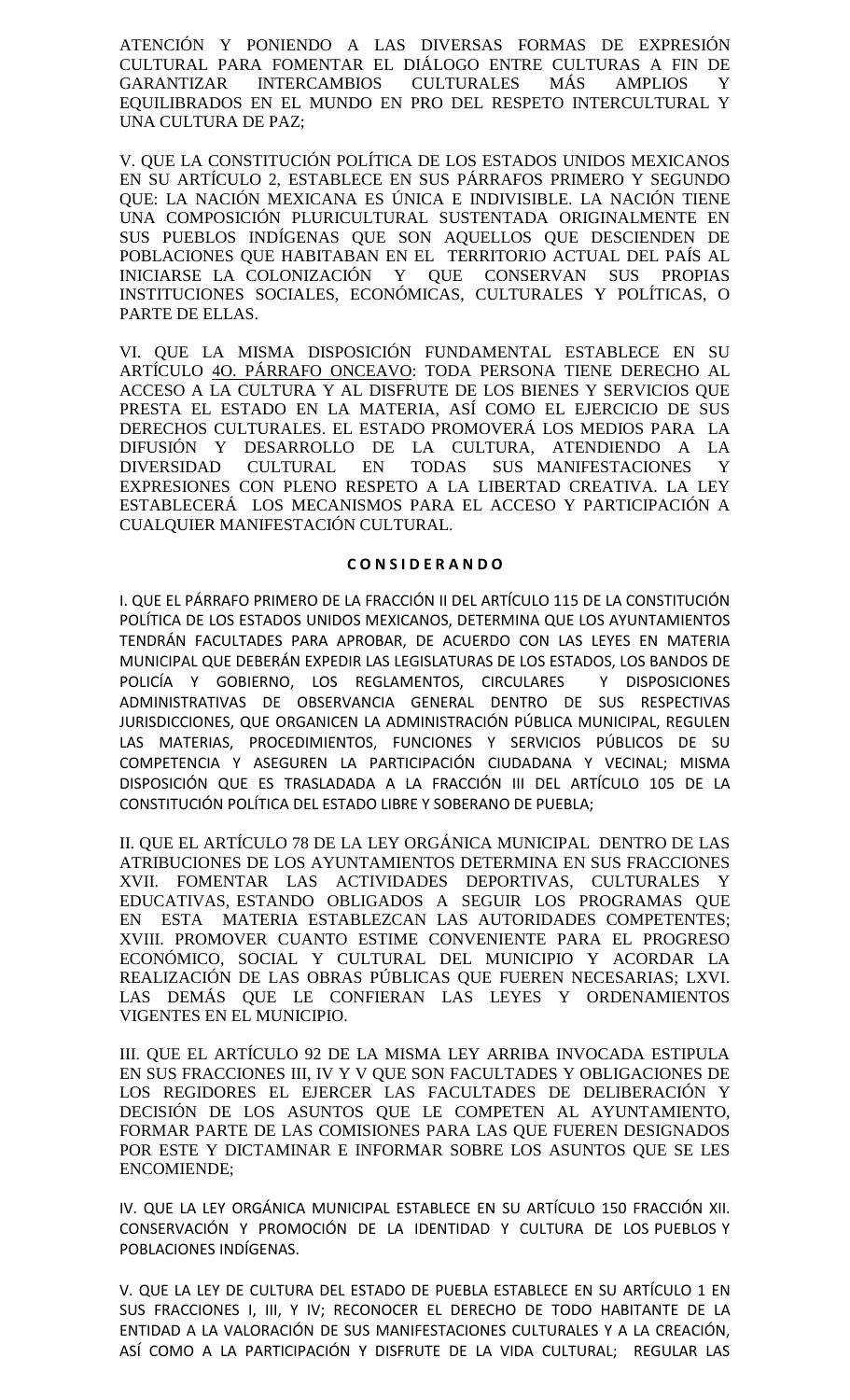ACCIONES DE LAS AUTORIDADES ESTATALES Y MUNICIPALES QUE TIENDAN A FACILITAR, Y EN SU CASO A GARANTIZAR, EL DISFRUTE, PRESERVACIÓN, PROMOCIÓN, DIFUSIÓN Y RECREACIÓN DE LA CULTURA EN SUS MANIFESTACIONES ARTÍSTICAS, ARTESANALES, COSTUMBRES Y TRADICIONES POPULARES; Y PROMOVER LA PARTICIPACIÓN DE LOS INDIVIDUOS, GRUPOS Y ORGANIZACIONES PRIVADAS EN LA PRESERVACIÓN, PROMOCIÓN, FOMENTO, DIFUSIÓN E INVESTIGACIÓN DE LA CULTURA, ASÍ COMO EN APOYO A LA PRODUCCIÓN, FINANCIAMIENTO Y DISTRIBUCIÓN DE BIENES CULTURALES O A LA PRESTACIÓN DE SERVICIOS RELACIONADOS.QUE ADEMÁS ESTABLECE COMO AUTORIDADES COMPETENTES PARA LA APLICACIÓN DE LA LEY EN SU ARÍCULO 4º. SON AUTORIDADES COMPETENTES PARA APLICAR LA PRESENTE LEY: EN SU FRACCIÓN **III**.- LOS AYUNTAMIENTOS Y EN SU FRACCIÓN IV.- LOS ORGANISMOS ESTATALES Y MUNICIPALES CUYA NATURALEZA SEA EMINENTEMENTE CULTURAL.

VI.- QUE LA MISMA LEY DE CULTURA DEL ESTADO DE PUEBLA ESTABLECE EN SUS ARTÍCULOS 6 Y 9 FRACCIONES II Y VIII: LA PROMOCIÓN Y FOMENTO DE LA CULTURA SERÁN DEMOCRÁTICOS, POPULARES Y PLURALES Y LA ACTUACIÓN DE LAS AUTORIDADES ESTATALES Y MUNICIPALES COMPETENTES, SE REGIRÁ CON SUJECIÓN A DICHOS PRINCIPIOS. Y SIN PERJUICIO DE LO ESTABLECIDO EN LA LEY ORGÁNICA MUNICIPAL, ES OBLIGACIÓN DE LOS AYUNTAMIENTOS A TRAVÉS DE SUS PRESIDENTES MUNICIPALES: PRESERVAR EL PATRIMONIO CULTURAL, ASÍ COMO FOMENTAR E IMPULSAR LAS MANIFESTACIONES Y ACTIVIDADES ARTÍSTICAS Y CULTURALES PROPIAS DEL MUNICIPIO, SUS FERIAS, TRADICIONES, REALIZANDO EL CENSO CULTURAL DE LOS MISMOS; PROMOVER Y ORGANIZAR, DIRECTA O COORDINADAMENTE CON LAS DEPENDENCIAS O ENTIDADES COMPETENTES E INSTANCIAS PRIVADAS O SOCIALES, LA REALIZACIÓN DE EXPOSICIONES, FERIAS, FESTIVALES, CERTÁMENES, CURSOS Y REPRESENTACIONES DE CARÁCTER CULTURAL Y ARTÍSTICO, QUE FOMENTEN EL DESARROLLO DE LAS MANIFESTACIONES ARTÍSTICAS EN TODAS SUS DISCIPLINAS;

VII.- QUE EL MAÍZ Y SUS CULTIVOS ASOCIADOS SON LOS ELEMENTOS DISTINTIVOS E INSUSTITUIBLES MÁS APRECIADOS DE LA COCINA TRADICIONAL. PARA LOS PUEBLOS INDIOS, EL MAÍZ SIGNIFICA EL ACTO MISMO DE LA CREACIÓN Y CONSTITUYE EL EJE DE SU COSMOVISIÓN. ESTE VALOR PRIMIGENIO FUE ENRIQUECIDO A TRAVÉS DE UN LARGO PROCESO DE MESTIZAJES POR MEDIO DEL CUAL LAS COCINAS TRADICIONALES REGIONALES SE VIERON ENRIQUECIDAS. PERO LO MÁS SINGULAR EN LA HISTORIA DEL MAÍZ, COMO EJE DE LA COMIDA MEXICANA, ES QUE DIÓ LUGAR A UN COMPLEJO SISTEMA CULTURAL QUE DOTÓ DE ARMONÍA LA RELACIÓN HUMANA CON EL MEDIO AMBIENTE. LA MILPA ES SU CONCRECIÓN Y CONFIRIÓ DESTINO A LOS USOS AGRÍCOLAS, A LA NUTRICIÓN Y A LA CELEBRACIÓN DE FIESTAS, CEREMONIAS Y RITUALES; CREÓ TÉCNICAS, UTENSILIOS Y PROCEDIMIENTOS QUE AMPLIARON Y FACILITARON LOS USOS ÓPTIMOS DE ESTE CEREAL Y LE ADJUDICARON UNA PODEROSA FUERZA DE COHESIÓN SOCIAL. EL MAÍZ ES LA PLANTA DE LA CONVIVENCIA. CON ÉL CRECEN OTRAS QUE, EN CONJUNTO, PROVEEN UNA DIETA BÁSICA EN LA VIDA DE LAS COMUNIDADES CONFIRIÉNDOLES EL SENTIDO DE LA RECIPROCIDAD Y LA SOLIDARIDAD COMPARTIDA.

VIII.- QUE EL VALLE DE TEHUACÁN, ES CONSIDERADO HISTÓRICAMENTE COMO UNO DE LOS LUGARES EN DONDE SE HALLARON LOS PRIMEROS VESTIGIOS DEL MAÍZ Y QUE POR LO MISMO DEBE CELEBRAR AQUELLOS ACONTECIMIENTOS EN LOS QUE LA CULTURA GASTRÓNOMICA Y RIQUEZA HISTÓRICA DAN REALCE AL MUNICIPIO Y LA OPCIÓN EXISTENTE PARA RESALTAR LA IMPORTANCIA ES DESTINAR UNA FESTIVIDAD QUE CONMEMORE AL ALIMENTO DE LOS DIOSES, ES ASÍ COMO SE PROPONE EL FESTIVAL CULTURAL DE LA MILPA Y EL MAÍZ, QUE TIENE COMO FINALIDAD BRINDAR RELEVANCIA A NUESTRA REGIÓN POR SER DE LAS PRIMERAS EN DOMESTICAR EL ALIMENTO Y SEMBRAR PARA LAS GENERACIONES FUTURAS LA POSIBILIDAD DE SER AUTOSUSTENTABLE A TRAVÉS DE LA AGRICULTURA.

IX. QUE EL FESTIVAL CULTURAL DE LA MILPA Y EL MAÍZ PRETENDE POSICIONAR UNA FESTIVIDAD A NIVEL NACIONAL Y QUE POR LO MISMO SE PROPONE REALIZAR EVENTOS EN LOS QUE LA PRINCIPAL TEMÁTICA SEA TENER COMO BASE LA MILPA Y EL MAÍZ, PARA TAL EFECTO SE DEBEN DESTINAR RECURSOS POR PARTE DE ESTA AUTORIDAD QUE INCLUYAN LOS GASTOS SUFICIENTES PARA QUE SE LLEVE AL CABO TALES COMO SON: LA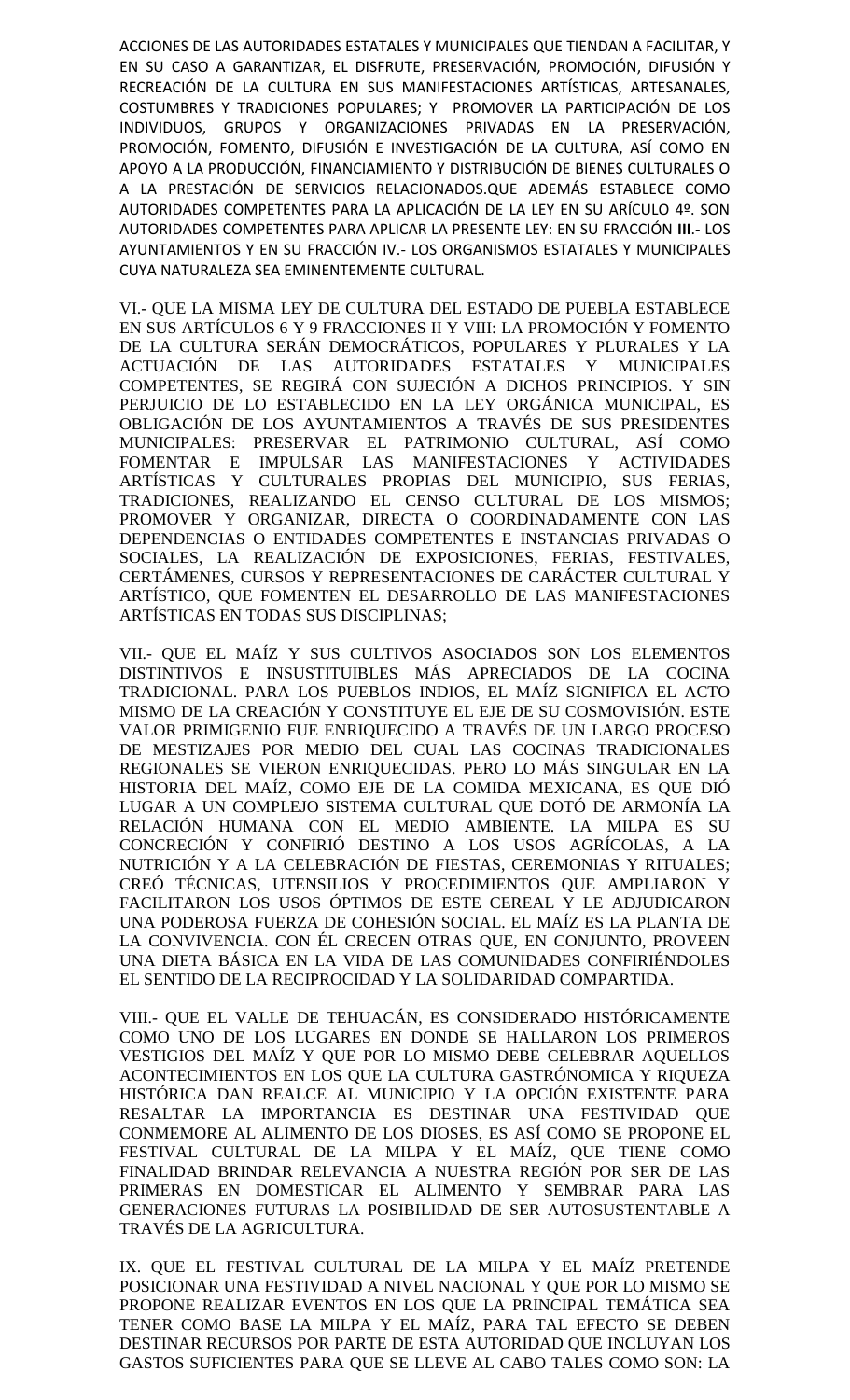REALIZACIÓN DE EVENTOS CULTURALES, QUE INCLUYAN PRESENTACIONES ARTÍSTICAS ASÍ COMO DIVERSAS EXPRESIONES CULTURALES, INCLUYENDO EN EL PRESUPUESTO ASIGNADO LA CONTRATACIÓN DE LOS MATERIALES NECESARIOS PARA EL MISMO: ESCENARIO, AUDIO, ILUMINACIÓN, ESPACIOS, MATERIALES, ETCÉTERA.

X.- QUE UNA VEZ QUE LA DIRECCIÓN DE COMPRAS DEL HONORABLE AYUNTAMIENTO MUNICIPAL HA REALIZADO LAS ACTIVIDADES TENDIENTES PARA LA OBTENCIÓN DE LOS COSTOS PARA LA REALIZACIÓN DEL FESTIVAL, NOS DA COMO RESULTADO LO SIGUIENTE:

| <b>PRESENTACIÓN</b><br><b>(INCLUÍDO EL</b><br><b>TRANSPORTE)</b>                | <b>SUBTOTAL</b> | <b>IVA</b> | <b>TOTAL</b>                   |
|---------------------------------------------------------------------------------|-----------------|------------|--------------------------------|
|                                                                                 |                 |            |                                |
| <b>MOCHIPA FOREVER</b>                                                          | \$25000.00      | \$4000.00  | \$29,000.00                    |
| <b>ROCKERCOATL</b>                                                              | \$8500.00       | \$1360.00  | \$9,860.00                     |
| <b>MARIA FERRINA</b>                                                            | \$45200.00      | \$7232.00  | \$52,432.00                    |
| RITMO BONOBO                                                                    | \$10800.00      | \$1728.00  | \$12,528.00                    |
| SANGRE MAÍZ                                                                     | \$35000.00      | \$5600.00  | \$40,600.00                    |
| <b>CUENTA CUENTOS</b>                                                           | \$8000.00       | \$1280.00  | \$9,280.00                     |
| <b>HOSPEDAJE</b><br>Y<br><b>ALIMENTOS</b><br>(DESAYUNO,<br><b>COMIDA, CENA)</b> |                 |            |                                |
| <b>HOTEL IBERIA</b>                                                             | \$6706.90       | \$1073.10  | \$7,780.00                     |
| <b>AQUA FRESKA</b>                                                              |                 |            | \$280.00                       |
| AUDIO,<br>ILUMINACIÓN,<br><b>ESCENARIO (LONA Y</b><br>200 SILLAS)               |                 |            |                                |
| <b>ENTRETENTEH</b><br><b>PRODUCCIONES</b>                                       | \$35000.00      | \$5600.00  | \$40,600.00                    |
|                                                                                 |                 |            | <b>TOTAL (IVA</b><br>INCLUIDO) |
|                                                                                 |                 |            | \$202,360.00                   |

POR LO ANTERIORMENTE EXPUESTO Y FUNDADO EN LOS CONSIDERANDOS QUE ANTECEDEN, Y EN USO DE LAS FACULTADES CONFERIDAS SE PROPONE A CONSIDERACIÓN DE ESTE HONORABLE CUERPO COLEGIADO EL SIGUIENTE:

## D I C T A M E N

**ÚNICO.-** APROBACIÓN DE LA REALIZACIÓN DEL FESTIVAL CULTURAL DE LA MILPA Y EL MAÍZ, ASÍ COMO EL PRESUPUESTO PARA EL MISMO, EN SU PRIMERA EDICIÓN**, SEGÚN LA RELACION LOS ARGUMENTOS Y LA FUNDAMENTACIÓN VERTIDOS EN EL CUERPO DEL PRESENTE DICTAMEN.-** ATENTAMENTE.- COMISIÓN DE CULTURA.- TEHUACAN, PUEBLA, A PRIMERO DE JULIO DEL DOS MIL QUINCE.- **JOSÉ BERNARDO POZOS GUTIÉRREZ.- PRESIDENTE DE LA COMISIÓN.- PALOMA NOVELO ALDÁZ.- MIEMBRO DE LA COMISIÓN.- MARTHA GARCÍA DE LA CADENA ROMERO.- MIEMBRO DE LA COMISIÓN.- AMBROSIO LINARES AMAYO.- MIEMBRO DE LA COMISIÓN.- VÍCTOR MANUEL RODRÍGUEZ LEZAMA.- MIEMBRO DE LA COMISIÓN.- FIRMAS ILEGIBLES".**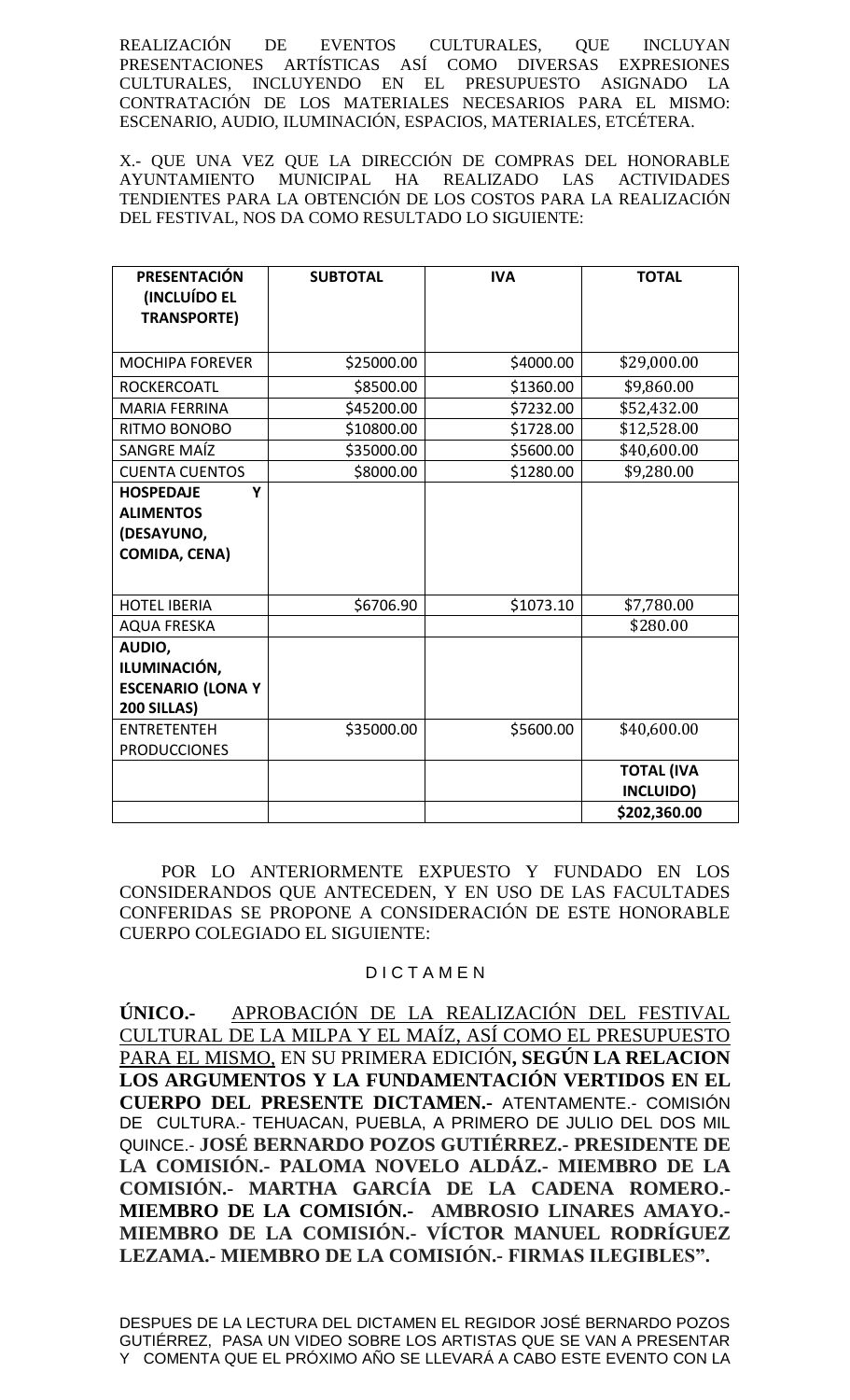PARTICIPACIÓN DE TODOS LOS MUNICIPIOS Y EL COSTO DE FESTIVAL SERÁ DE \$202,360,000.00 YA CON IVA.

REGIDOR AMBROSIO LINARES AMAYO: YA SE TRABAJÓ CON COMISIÓN Y AGRADECE AL REGIDOR POZOS POR LA INICIATIVA, YA QUE VALE LA PENA ESTA INVERSIÓN YA QUE SE TRATA DE RESCATAR EL ORIGEN DEL MAÍZ.

REGIDORA MARTHA GARCÍA DE LA CADENA ROMERO: FELICITA AL REGIDOR POZOS, POR QUE ES UNA BUENA INVERSIÓN, YA QUE CAE EN FIN DE SEMANA Y VA HABER MUCHA GENTE, DE ESA MANERA FLUYE MÁS LA ECONOMÍA Y EL DINERO POR ESTE TIPO DE EVENTOS.

SEÑORA PRESIDENTA, REGIDORES Y SINDICO MUNICIPAL, EN VOTACIÓN SE LES CONSULTA SI SE APRUEBA LA PROPUESTA PRESENTADA EN CUESTIÓN, LOS QUE ESTÉN POR LA AFIRMATIVA SÍRVANSE MANIFESTARLO LEVANTANDO LA MANO.

HABIÉNDOSE ANALIZADO AMPLIAMENTE EL CONTENIDO DEL DICTAMEN DE REFERENCIA, POR MAYORÍA CON 11 VOTOS A FAVOR Y 1 VOTO EN CONTRA POR PARTE DE LA REGIDORA PALOMA NOVELO ALDAZ, INTEGRANTES DEL HONORABLE CABILDO, SE DETERMINA EL SIGUIENTE:

## **A C U E R D O**

**ÚNICO.-** SE APRUEBA LA REALIZACIÓN DEL **FESTIVAL CULTURAL DE LA MILPA Y EL MAÍZ, ASÍ COMO EL PRESUPUESTO PARA EL MISMO CONTENIDO EN EL CONSIDERANDO X, EN SU PRIMERA EDICIÓN,** SEGÚN LA RELACION, LOS ARGUMENTOS Y LA FUNDAMENTACIÓN VERTIDOS EN EL CUERPO DEL PRESENTE DICTAMEN.

LO ANTERIORMENTE CON FUNDAMENTO EN LOS INSTRUMENTOS LEGALES INVOCADOS EN EL DICTAMEN DE REFERENCIA.

ANTES DE TERMINAR LA SESIÓN DE CABILDO HACE UN COMENTARIO EL REGIDOR JOSÉ BERNARDO POZOS GUTIÉRREZ, SOBRE LOS 200 AÑOS QUE VA A CUMPLIR JOSÉ MARÍA MORELOS Y PAVÓN DE MUERTO EL 15 DE DICIEMBRE DEL 2015 Y SOLICITA A LA PRESIDENTA Y A LOS REGIDORES QUE ANTES DE ESA FECHA SE LLEVE A CABO UNA REUNIÓN PARA ESTABLECER ESTE MONUMENTO EN UN ESPACIO ADECUADO EN LA CIUDAD DE TEHUACÁN:

LE HACE ENTREGA DE UNA ESCULTURA A LA SRA. PRESIDENTA EN TAMAÑO PEQUEÑO, PARA QUE CHECARA QUE DE ESA MANERA QUEDARA EN EL LUGAR QUE SE ESTABLEZCA, Y PRESENTA A UN INGENIERO QUE EXPLICA LA CALIDAD DE LA ESCULTURA, EL REGIDOR COMENTA QUE EL MONTO TOTAL DEL PROYECTO ES DE \$1,000,000.00 YA CON IVA, LA IDEA ES PRESENTARLO ANTE EL CABILDO PARA CHECAR BIEN ESTE PROYECTO.

NO HABIÉNDO ASUNTO QUE TRATAR, SE DA POR TERMINADA LA PRESENTE SESIÓN DE CABILDO, SIENDO LAS NUEVE HORAS CON TREINTA Y CINCO MINUTOS DEL DÍA TRES DE JULIO DEL AÑO DOS MIL QUINCE, PROCEDIENDOSE A LEVANTAR LA PRESENTE ACTA, QUE FIRMAN LOS QUE EN ELLA INTERVINIERON.- DOY FE.----------

#### **SECRETARIO DEL AYUNTAMIENTO**